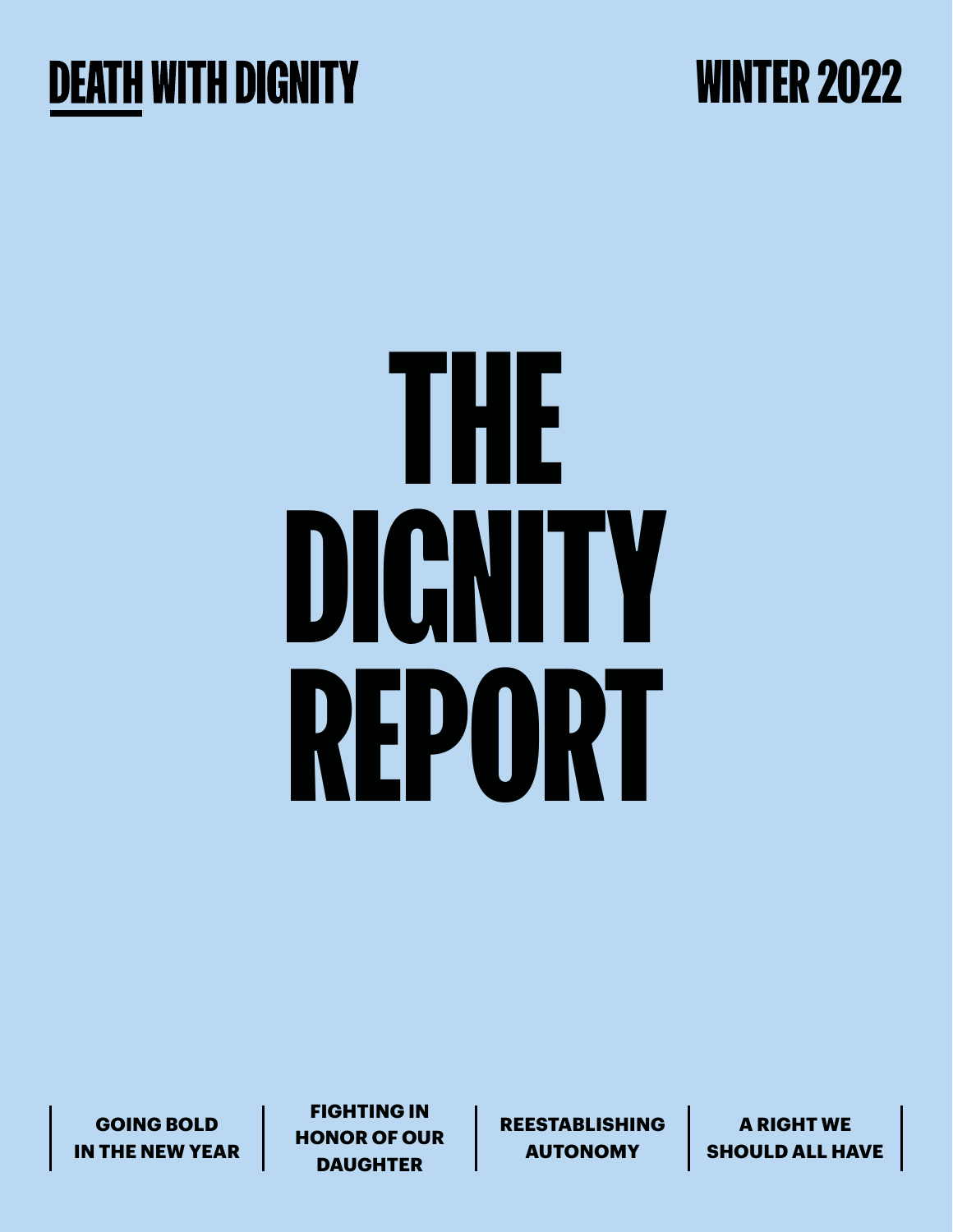## IN MEMORIAM



Mark Glaze, our National Political Strategy Consultant and New York Campaign Manager, died on October 31, 2021. Mark was a brilliant political strategist. Among many other professional accomplishments, he led Death with Dignity's successful campaign in Washington, D.C. We worked alongside him for many years and we miss him tremendously.

#### **GIVE DIGNITY**

Death with dignity laws provide peace of mind to qualified terminally ill residents in **California, Colorado, District of Columbia, Hawai'i, Maine, New Jersey, New Mexico, Oregon, Vermont, and Washington.**

You can help expand the options to all Americans with a generous contribution:

- **a one-time or recurring gift**
- **a gift in honor or in memory of a loved one**
- **a gift of stock or mutual funds**
- **a legacy gift**

Learn more and donate at **deathwithdignity.org/support**.

### **DEATH WITH DIGNITY**

#### **BOARD OF DIRECTORS**

**Oregon** GEORGE EIGHMEY, JD *President*

CAROL PRATT, PhD, JD *Vice President, Treasurer*

ELI D. STUTSMAN, JD *Secretary*

**Washington** MIDGE LEVY, ACSW

**Ohio** LISA VIGIL SCHATTINGER, MSN, RN

> **California** DEBORAH ZIEGLER

**Connecticut** DAVID MAYO, PhD *Ex Officio*

**STAFF**

PEG SANDEEN, PhD, MSW *Chief Executive Officer*

> BOB BECKER *Digital Organizer*

SHAUN FAIRLEE *Outreach Coordinator*

BEN FLAX *Leadership Giving Manager*

> SZELENA GRAY *President*

DEVIDA JOHNSON *Operations and Fiscal Manager*

ELIA LAWATSCH, EdD, MSW *Communications Manager*

VAL LOVELACE *Statewide Campaigns Director*

**DEATH WITH DIGNITY**

*PO Box 2009 Portland, OR 97208 (503) 228-4415 info@deathwithdignity.org DeathwithDignity.org*

*The mission of the Death with Dignity National Center is to promote death with dignity laws based on our model legislation, the Oregon Death with Dignity Act, both to provide an option for dying individuals and to stimulate nationwide improvements in end-of-life care.*

*Death with Dignity Political Fund is a 501(c)(4) nonprofit organization that acts as the political arm of the National Center. The Fund drafts death with dignity laws based on the Oregon model; campaigns, lobbies, and advocates for death with dignity legislation in the states that lack it.*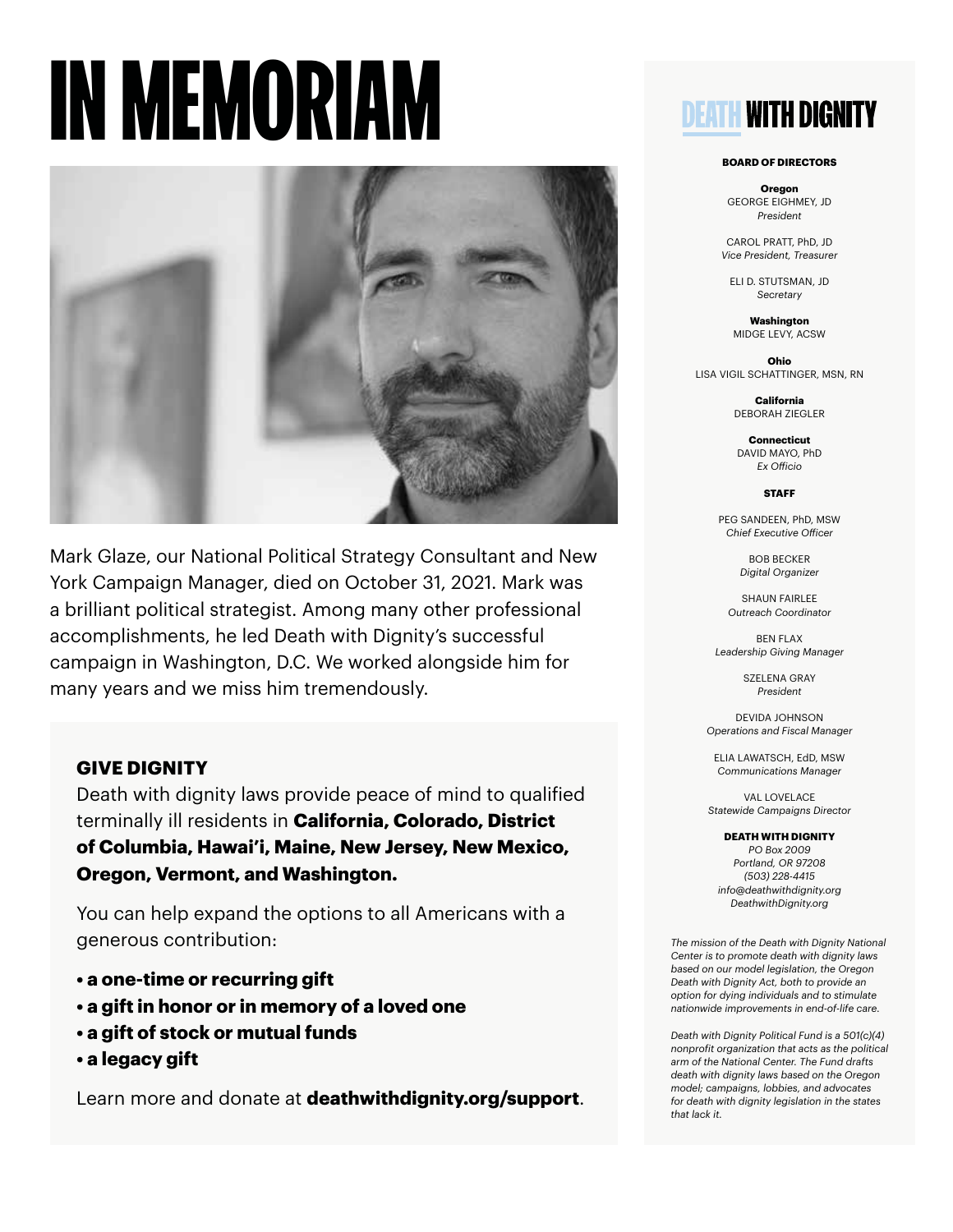## GOING BOLD IN THE NEW YEAR

2021 was hard. We continued to face uncertainty and experience losses and heartache resulting from the pandemic. As a nation, we are tired. But I'm encouraged by the shifts I'm witnessing in the death with dignity movement.

Collectively, folks are taking stronger stances. **We're demanding (more loudly than ever!) a more humane future, we're advocating for autonomy, and we're showing up for each other.** 

I'm energized by advocates talking about death at the dinner table. They're shunning the euphemisms we often use to avoid talking about death and mortality. They're pushing legislators harder than ever to pass death with dignity laws. They're exclaiming, "LISTEN TO US!"

#### **Advocates in this movement don't apologize for being bold. And neither do we.**

Last year, our organization created a new look to reflect the boldness of this movement. You will see these changes on our website, social media channels, and print communications.

Death with Dignity was named after the groundbreaking Oregon Death with Dignity Act, the bold legislation that paved the way for more than 73 million individuals to have access to assisted dying today. We proudly carry this legacy forward, with a new visual brand, while continuing to aggressively advocate for the right to a peaceful death we all deserve.

**I hope you like our bold new look as much as we do.**



**Peg Sandeen** Chief Executive Officer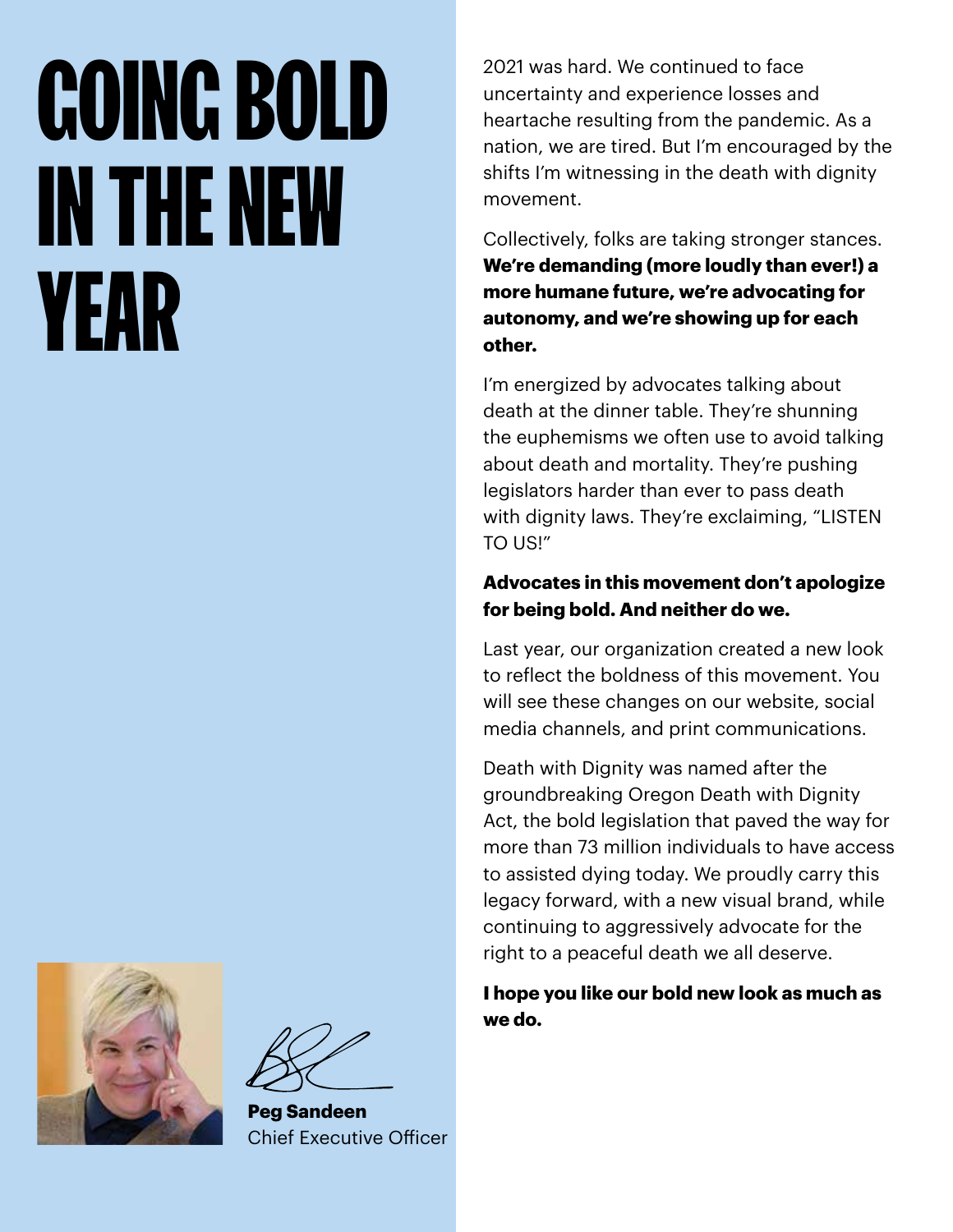## FIGHTING IN HONOR OF OUR DAUGHTER

#### **BY KEN LEE, MISSOURI**

**Our daughter, Kristina Lee-Mitchell, was such a healthy child. In fact, I barely remember her ever being sick. We were shocked when she was diagnosed with multiple myeloma at age 34.**

Kristina did everything to survive, wanting nothing more than to stay alive for her family, including her three young children. She sought out consultations with top oncologists and endured aggressive treatments.

#### **Something I Will Always Regret**

After three years of exhausting treatments, Kristina died on October 13, 2021, at age 38.



*Kristina in 2020, looking healthy and radiant, despite undergoing cancer treatment.* 

In June of 2021, as we were waiting for her acceptance into a new clinical trial, Kristina broached the topic of her death and wanted us to look into death with dignity for her. I was so hopeful about the clinical trial that I could not possibly have this conversation.

Soon after, she was rejected from the trial, stopped all treatment, and declined quickly. I will always regret not listening to her wishes about death with dignity that day.

#### **Advocating in Her Honor**

Death with dignity is not an option in Missouri, but I know this is what Kristina wanted. As her father, I will never forget the last four hours of her life, full of pain and heartbreak.

I cannot take away the final days of what Kristina and our family went through as we helplessly watched her die. But I can advocate for death with dignity by sharing her story. If Kristina had had this option, I know her death would have been better and brought peace to all of us who loved her so dearly.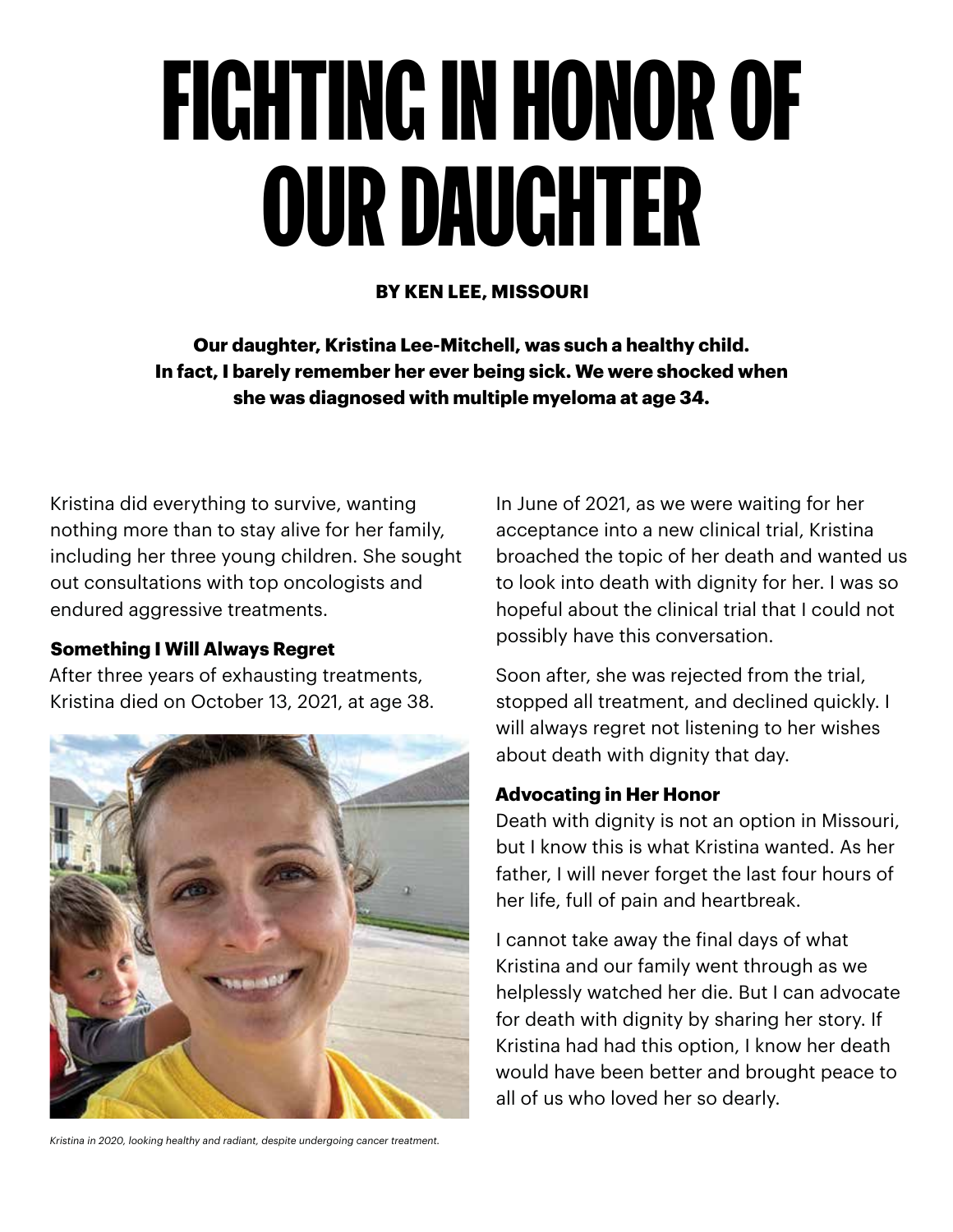### REESTABLISHING AUTONOMY: 5 QUESTIONS FOR AN ADVOCATE

#### **SHERRY SKILLWOMAN, KANSAS**

**Sherry Skillwoman, MSW, BS, founder of the Wichita Death with Dignity Group, has a vibrant past in social services, endurance physiology/athletics, and environmental science. She hopes to hike the Grand Canyon rim to rim once the pandemic settles down.**

#### **Why did you get involved in advocating for a death with dignity law in Kansas?**

My mother brought me to civil rights marches back in the 50s. Later, she suffered intractable pain while dying from congestive heart failure, despite hospice pain management. After valiantly hanging on for months, she asked me to help her die. When I reminded her there was no such legal option in Kansas, she said, "You need to get busy on that."

#### **What are you doing to get this law passed?**

After stumbling through a DIY orientation to the Kansas State Legislature (KSL) history of death with dignity bills, I gradually found online resources and a handful of Wichitans who could say "the D word" without choking up. I founded the Wichita Death with Dignity Group and we met regularly until the pandemic shutdown. Now, we're reactivating to broaden the base and strategize toward passing an assisted-dying bill in Kansas.

#### **Why should Kansans be interested in this issue?**

We will all die. Most of us avoid thinking about this reality. Once you sort through your end-



*Sherry posing with her Chinese birth-year icon, "Year of the Pig," in 2021.* 

of-life options, it is startling to find there are many barriers to implementing your wishes. Death with dignity ensures we have autonomy over our deaths, when and if we decide we need it.

#### **What obstacles have you identified for getting this law passed?**

The KSL Health & Human Services Committee has declined to consider death with dignity bills, submitted annually since 2013. They use a tactic that lets the committee chair "kill" a bill by refusing a hearing. Although governance by religious belief is contradictory to the Founding Fathers' wise separation of church and state, this frequently escapes the KSL. They are currently working to amend the Kansas Constitution to deny the legal right to "bodily autonomy," which would affect medical aid in dying. Kansas has no citizen ballot initiative to work around this undemocratic and religious censorship.

#### **What does the death with dignity movement mean to you?**

It reestablishes the basic right to bodily autonomy. Our bodies belong to us and are not owned by the state or anyone else. When faced with a life-critical condition, we have the right to decide about our death. This decision should not be dictated by a legislator imposing their personal religious beliefs on others.

For more information about how you can get involved in Kansas, contact ksdeathwithdignity@gmail.com.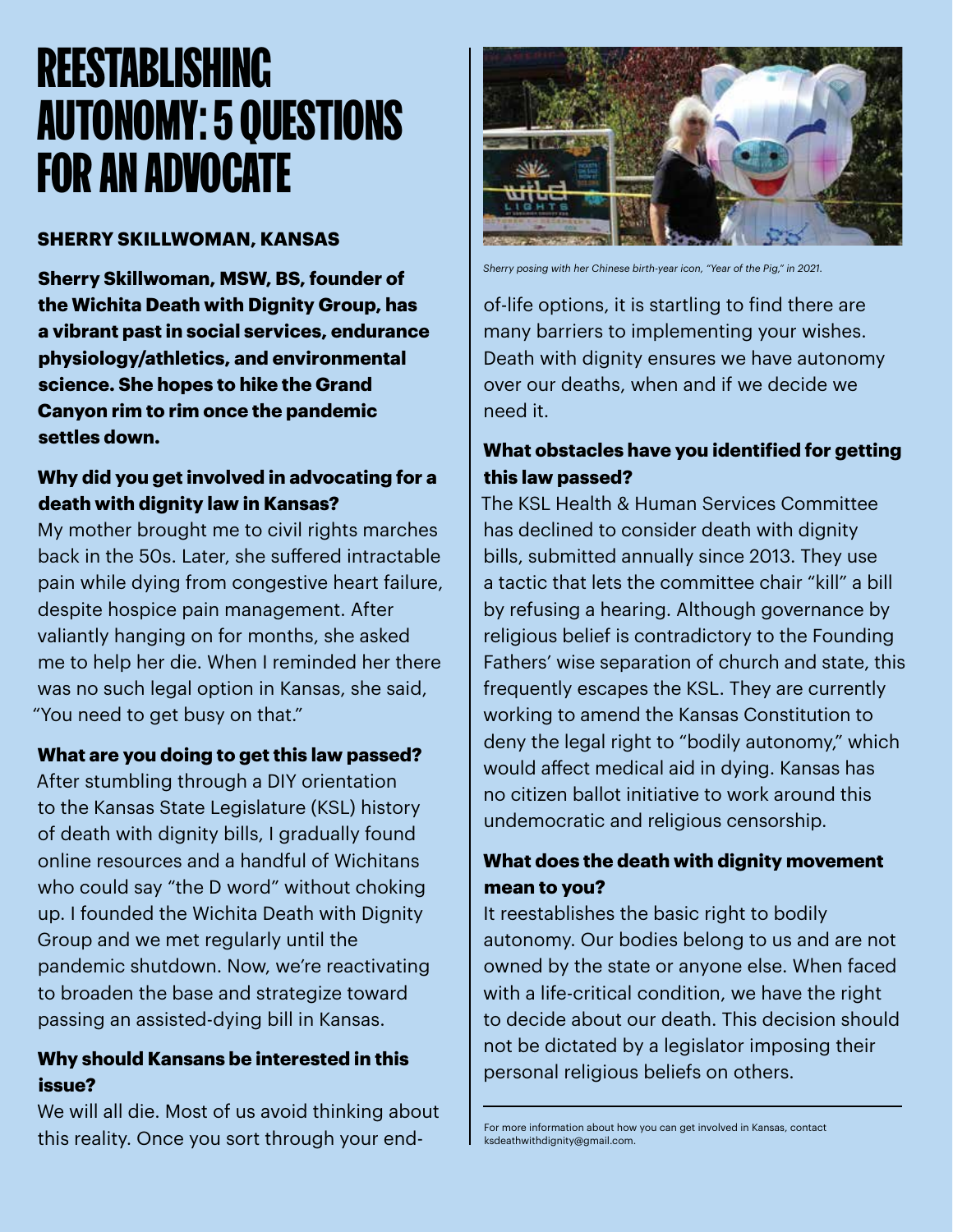## A RIGHT WE SHOULD ALL HAVE

#### **BY MERLOYD LAWRENCE, MASSACHUSETTS**

**I really started to consider the concept of a dignified death in the 1960s after both of my parents died of cancer. They were the first relatives close to me whose deaths I witnessed. The torment that cancer caused my parents is something I will never forget. They both endured radiation, surgery, pain, sleepless nights, and immense fear.**



**What I Want** 

Fortunately, I have also witnessed dignified deaths. My aunt was an early supporter of medical aid in dying. A caretaker for my mother, she knew she wanted a different type of death. She had conversations and plans around choosing death with dignity when her time came. Although she did not ultimately need this option, she took comfort in knowing it was available to her. I want the same comfort.

Fear of an excruciating death can permeate one's later years. I see the right to choose death with dignity as the ultimate human right.

#### **Supporting the Cause in Massachusetts**

Death with dignity is now an option for folks with terminal illness in ten jurisdictions across our country. Unfortunately, in Massachusetts, where I live, we don't have an assisted-dying law yet. I've been involved in the movement here for quite some time, and I believe donating, advocating, becoming educated, and spreading the word will help pass the law here and in more states.

The experience of my parents, as well as my belief that we should all get to choose how we die, is why I support Death with Dignity and their valiant mission.

To learn more about making a gift to support Death with Dignity, contact Ben Flax, Leadership Giving Manager, at bflax@deathwithdignity.org.

*Merloyd enjoying the sights in Nova Scotia in 2020.*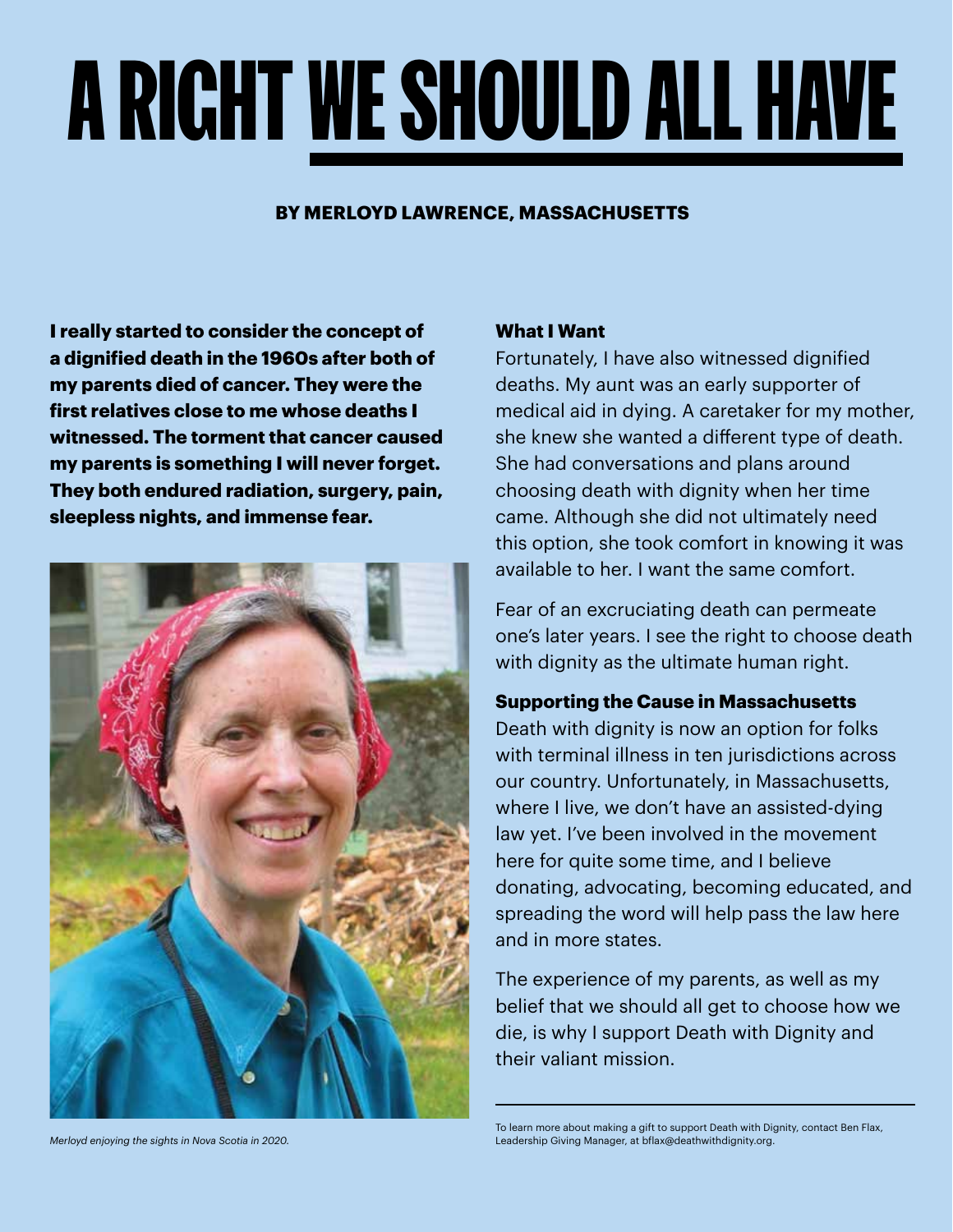## STAFF RECOMMENDATIONS

#### **WHAT WE'RE READING, WATCHING, AND LISTENING TO**



#### *Extremis***, Netflix, documentary**

This Oscar-nominated documentary follows a palliative care specialist supporting patients with terminal illness in an Oakland ICU. In under 30 minutes, *Extremis* reveals the challenges patients and their loved ones and medical teams experience when a person's wishes are not discussed until they need end-of-life care, and the profound conversations that transpire."

LANE WILDE, SOCIAL WORK INTERN

#### *Between Two Kingdoms: A Memoir of Life Interrupted***, Suleika Jaouad, book**

At Death with Dignity, we focus on death and dying, but this book takes us on the journey of a young woman with a devastating diagnosis who navigates the medical system throughout her illness and emerges to a new understanding of life. The author chronicled her sickness-to-health journey in a *New York Times* column, forming the basis for this book.

PEG SANDEEN, CHIEF EXECUTIVE OFFICER



#### *The Death with Dignity Podcast***, podcast series**

Meet Andrew Flack. He's a 33-year-old guy who loves gaming, hockey, his family, and his friends, and happens to be living with stage 4 colorectal cancer. In this podcast, he talks about his personal experience, which can be grueling, but he does it with humor and relatability. You'll get to meet his friends and family and be inspired by his honest feelings about life, death, joy, and love.

MOLLY GRAZIANO, SOCIAL MEDIA MANAGER